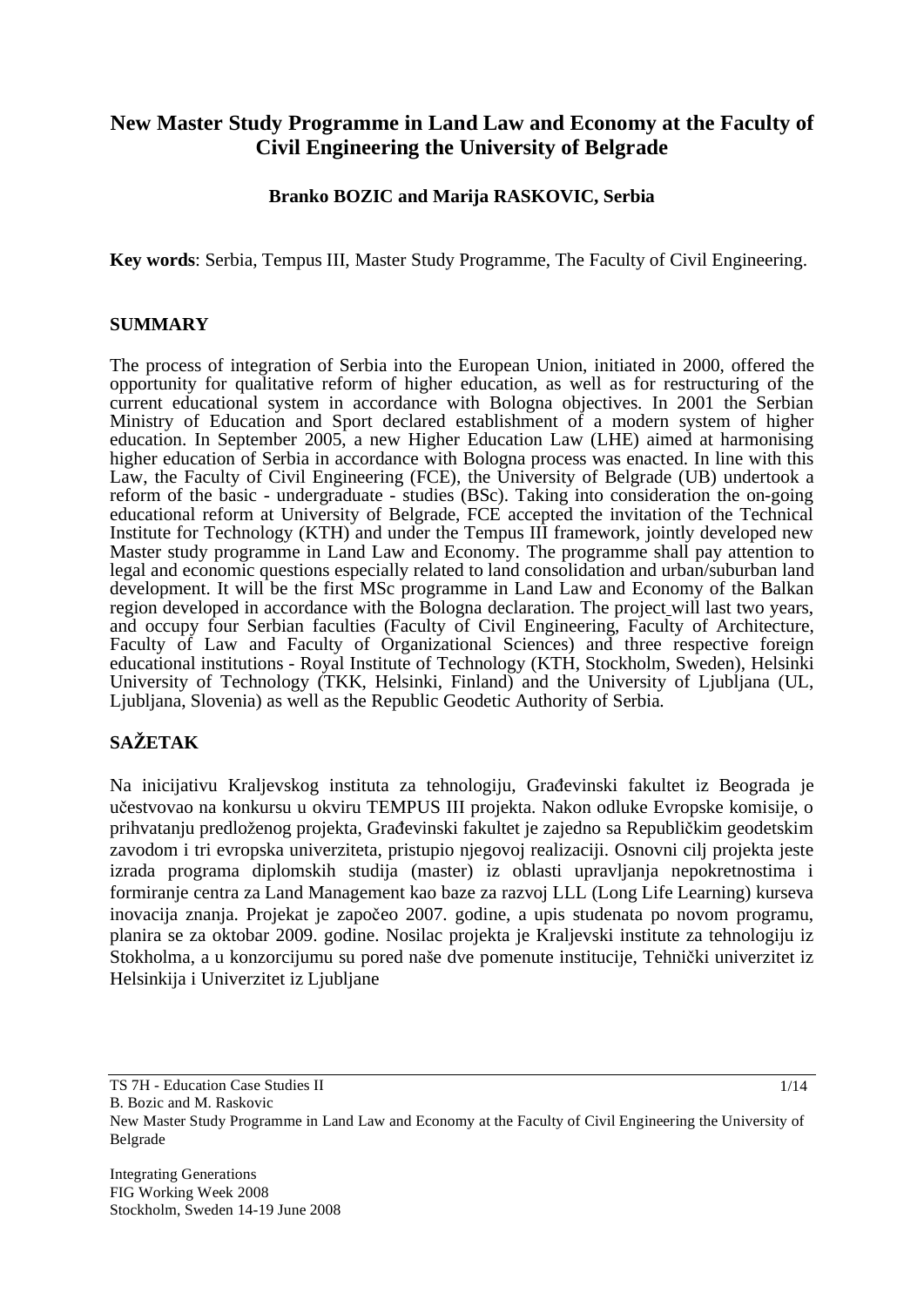# **New Master Study Programme in Land Law and Economy at the Faculty of Civil Engineering the University of Belgrade**

## **Branko BOZIC and Marija RASKOVIC, Serbia**

## **1. HIGER EDUCATION REFORM IN SERBIA**

The Republic of Serbia signed the Lisbon Convention in 2001 and ratified it in September 2003. The ratification instruments were deposited in 2004. Some of the relevant legal provisions comply with the legal framework of the Convention and subsequently adopted supplementary documents. The Law on Higher Education (LHE), which fully implements the Bologna Declaration, came into effect on 10th September 2005. The LHE stipulates that the activity of higher education shall be carried out by the following higher education institutions:

- University;
- Faculty or academy of arts within university (three levels study programs);
- Academy of professional studies (basic and specialized professional studies);
- Higher school (basic and graduate academic studies); and
- Higher school of professional studies (basic and specialized professional studies).

The Law places private faculties and the faculties founded by the Republic of Serbia on equal level regarding their rights but also the obligations. In the academic year 2006/2007, a total of 98,259 students have been enrolled in all the higher education institutions in Serbia.

The activity of higher education is performed through academic and professional studies based on granted/accredited study programs for the achievement of high education. First level study is basic academic studies. Second level studies are: 1) Graduate academic studiesmaster and 2) Specialist academic studies. Third degree studies are doctor academic studies.

Basic academic studies last three to four years, and basic professional studies last for three years. Graduate academic studies can be organized by the university, faculty or higher school. Graduate academic studies last one or two years depending on the duration period of the basic academic studies. PhD studies can be organized by universities and faculties. PhD studies last for at least three years with previous basic and graduate academic studies that lasted for at least five years.

The National Council for Higher Education (National Council) establishes standards and the procedure for accreditation of study programmes taking into account the results of the quality assessment and self-assessment defined by the LHE. The National Council for Higher Education adopted on 20th October 2006 the Accreditation Standards that are fully harmonized with the Standards and Guidelines for Quality Assurance in the EHEA.

B. Bozic and M. Raskovic

.

TS 7H - Education Case Studies II

New Master Study Programme in Land Law and Economy at the Faculty of Civil Engineering the University of Belgrade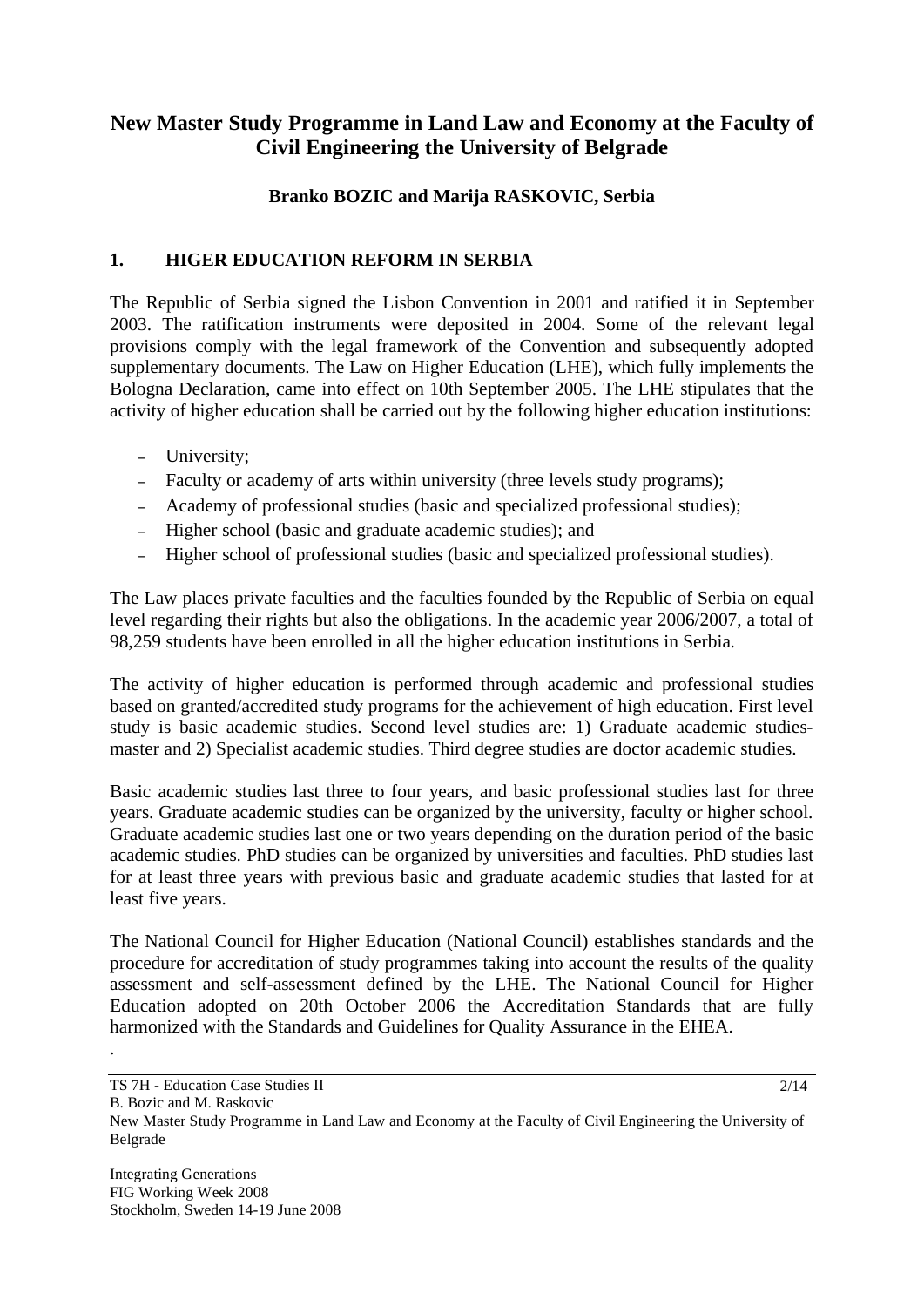In the process of quality monitoring, the students's evaluation of the curriculum shall be taken into account. The methods of evaluation of the curriculum and teaching have been regulated by the universities under their respective Rules on evaluation of the professors educational work by the students. At the Minister's request, the Commission for Accreditation and Quality Assurance (Commission) examines the fulfillment of obligations of the institution within its structure, concerning the quality against the annual plan of action, and according to a particular instruction by the National Council. The system of the quality assurance encompasses the entire system of higher education in Serbia. The accreditation procedure includes all the three scheduled elements (internal assurance, external assurance and announcement of the results). The LHE provides that the Commission may solicit the services of international organizations and associations for quality assurance in higher education, in line with the enactment by the National Council. Also, internationally recognized foreign university teachers, scholars, artists and experts may be appointed as reviewers in the accreditation procedure.

The LHE provides that, in the procedure of validation of foreign higher education diplomas, the system of education of the country where the diploma of higher education was acquired, the study programme, the enrolment conditions for the programme, the rights granted by such a higher education diploma in the country where it was acquired, and other facts of significance for recognition by a higher education institution, shall be taken into account. The ENIC Centre of Serbia, formed within the Ministry of Education and Sport of the Republic of Serbia in 2001, as a member of the ENIC/NARIC network, participates actively in providing electronic information to all the stakeholders in the network, as well as to the students (during and after their studies), to the university teachers, administrative departments of higher education institutions, ministries and other administrative authorities, international organizations, employers and other interested parties.

The measures conducive to mobility include introduction of the ECTS system at all the faculties and harmonization of the programmes by professions (faculties of technical sciences, faculties of law, economics, etc.) in the first cycle of studies. Also, modernization of the existing curricula and introduction of new ones is continually implemented after the models of curricula of the European higher education institutions.

International mobility, contacts and visits of the Serbian universities staff to European universities are regularly carried out, among other forms and basis, through a variety of Tempus projects. They vary in length of stay, but most frequently they last from several days to a few months, although there are some Serbian professors who teach at European universities on the more frequent basis. Many European guest professors teach at the universities in Serbia. Those contacts enable transfer of knowledge, exchange of information about the teaching methods and curricula, sharing experience in implementation of the Bologna process, organisation of joint programmes, etc.

The Law set out the obligation to issue Diploma Supplement. The students who shall graduate in 2007 shall automatically and free of charges receive the Diploma Supplement,

TS 7H - Education Case Studies II

B. Bozic and M. Raskovic

New Master Study Programme in Land Law and Economy at the Faculty of Civil Engineering the University of Belgrade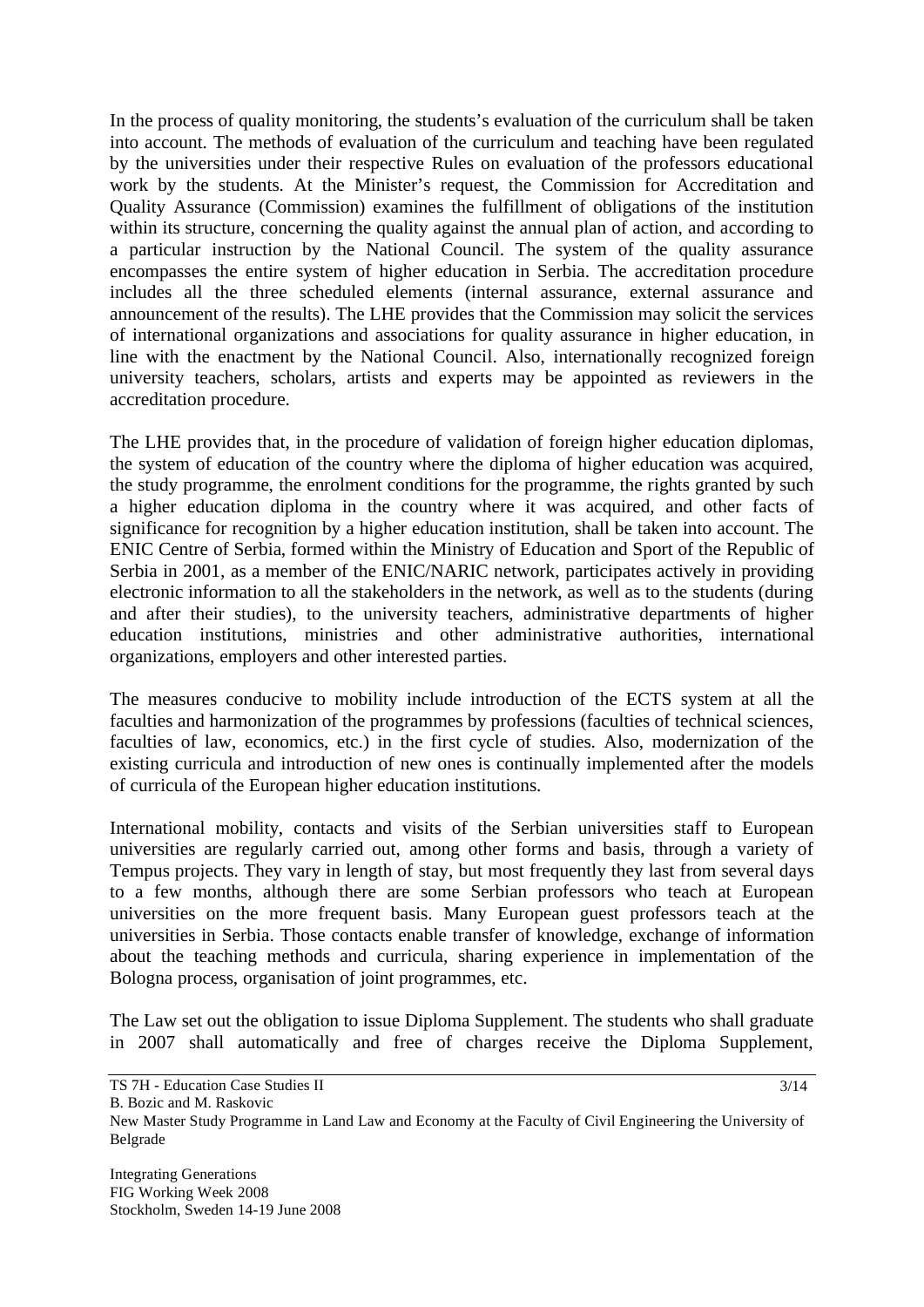corresponding to the format of the EU Diploma Supplement, the Council of Europe and UNESCO, in Serbian and English.

## **2. RESEARCHING OF THE NEEDS OF THE SURVEYOR PROFFESSION IN SERBIA**

Historically, geodetic education in Serbia was primarily technical. If aiming to perform his daily duties in a high quality level, a surveyor has to constantly develop his knowledge, learn from the international achievements, permanently educate himself and exchange knowledge and experience, both with the people from his profession and those of other education profiles.

In Serbia, although about 88% of farmland is in private ownership. Ownership rights to this land are often difficult to establish. Some of the socially-owned agro-kombinats (AK) (average land owned 700 ha) have been restructured and partially privatized by employees, but their full privatization remains an issue. Private farms are highly fragmented (average 3-5 ha). Land sales are legal but the land market is thin. Most rural land transfers are carried out through inheritance or informal short-term leases. Land market development and consolidation of agricultural holdings is a challenge in Serbia due to incomplete registration of property rights. In the country, 80% of rural land property rights have been established.

There is luck of official data however by the assumption in Serbia some 60 % of surveyors are working in the Republic Geodetic Authority of Serbia. National Land Survey Institution in any country beside the role in surveying, mapping, photogrammetry and other basic geodetic works has to have leading role in the management of land related information. In Serbia is ongoing integration process of Cadastre and Land book (Land Register) in Real Estate Cadastre that will represent unique register of landownership and information related to land parcel. As Serbia is country in transition, changes social system from a planned economy to a market economy, which introduces economy perspective of land. Process of land restitution and privatization is state interest. Land use planning, property valuation and other land administration issues are also significantly important for country in this stage of development.

To achieve the modern surveyors objectives in reality is impossible without new type of specialists who will possess legal, economic and surveying knowledge related to land and real property. In other words, such professionals shall be well familiar with the following key issues of real property sector such as:

- Policy issues, i.e. when efficient and effective policies with regard to development of land markets are to be developed and their implementation is monitored.
- Legal issues national cadastre and land registration laws that must be precise and must harmonise with other related laws and comply with international and European regulations and standards.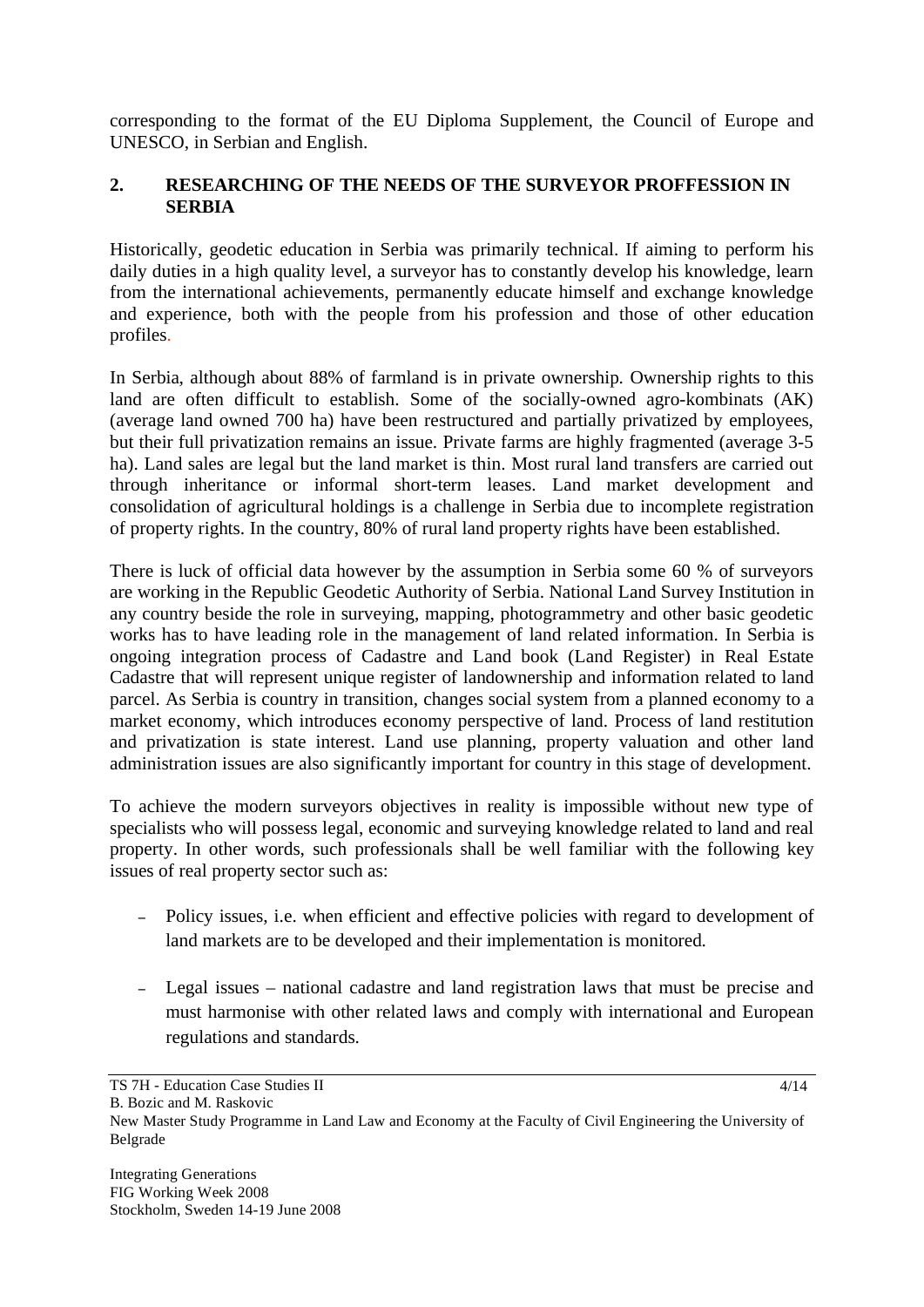- IT issues technological developments is also of crucial importance, especially the balance between latest state of the art on international basis and the necessity of its implementation.
- Financial issues the development of a functioning land market involves huge financial means, from the state and / or from the private sector.

For development of a functioning land market all these key issues must be addressed by modern university training programmes.

For the purpose of objective comprehension of the need of professional education and the possibilities of application of modern teaching education methods, the first author of this article with the group of young researchers, conducted a poll in eight Real Estate Cadastre Centers in the territory of Serbia, with around 300 participants (15% of the total employees at that time). The results of that poll, with the accompanying graphic pictures are presented at INTERGEOEAST in February 2005. The intention of the poll was to assert the interest in forms of continuous education, percentage of specific levels of education among surveying professionals, knowledge of foreign languages, availability of access and use of Internet, level of communication of those employed with the international and local geodetic institutions and individuals, level of use of PCs in everyday work, method of acquiring new knowledge, etc. The participation of those employed in the private sector was negligible in this case (about 18% of the sample volume), and therefore the results obtained are primarily based on the information provided by RGA staff, and naturally, as any poll have the limited reliability level.

The main characteristics of the participants of the poll would be as follows<sup>1</sup>:

- Education levels: 61% geodetic technicians, 30 % geodetic engineers and about 9 % graduated geodetic engineers;
- Knowledge of foreign languages: 41% (43%) English, 11% (17%) German, 40% (30%) Russian and 8% (10%) French;
- Use of technical-professional literature: 73% (54%) literature by local authors, 1% international authors, 1% mainly international and 25% (46%) regular use of all available literature;
- Method of acquiring knowledge: 43% (57%) from literature, 12% (13%) through the equipment selling companies, 11% (10%) acquired in school and 34% (20%) through combination of different methods;
- International contacts: 78% (38%) no contacts, 20% (58%) very rare contacts and 2% (4%) regular contacts with the profession outside Serbia;

 $\overline{a}$ 

 $1$  In the results explanation section, the percentage out of brackets relates to total no. of participants, while the one in brackets relates only to those with university education; i.e. of the total no. of poll participants 41% use English language, while of the total no. of participants with university degree, that percentage is 43%.

TS 7H - Education Case Studies II

B. Bozic and M. Raskovic

New Master Study Programme in Land Law and Economy at the Faculty of Civil Engineering the University of Belgrade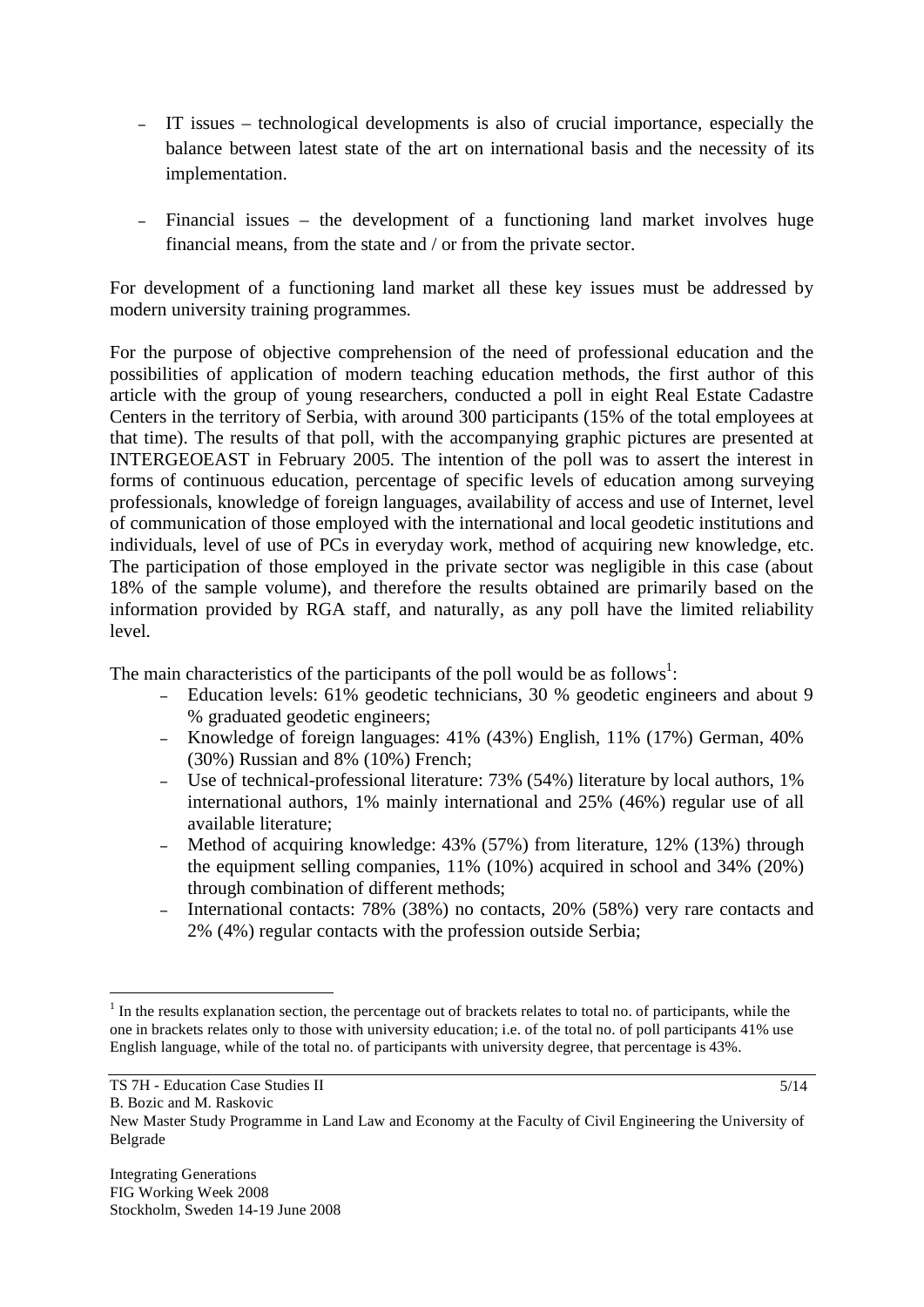- Contacts with schools locally: 70% (41%) none, 24% (52%) rare contacts and only 6% (7%) maintains regular contacts;
- Ratio of knowledge acquired in school and work requirements: at 16% (15%) of the cases school provided the required knowledge, in 64% (65%) of the cases additional training required, at 10% (12%) of the cases significant additional training required, same applies to 10% (8%) of the participants with school knowledge insufficient for successful realization of work;
- Field of work: 49% (45%) Real Estate Cadastre (REC), 16% (14%) cadastraltopographic survey, 11% (4%) basic geodetic works, 4% (11%) GIS, 4% (4%) engineering geodesy, 2% (25) topographic survey, 1% (4%) photogrametry and 13% (145) other fields;
- Interest in attending education courses: 26% interested in new technologies, followed by REC with 19% and GIS with 17%;
- Use of PC in work: 78% (93%) regular, 21% (7%) occasional and 1% no use.

From the analyses of the above poll it is evident that the need for education in geodetic profession after the end of official education is significant. That claim can be supported by the fact that 100% of the poll participants expressed their interest in this type of professional training. However, the knowledge of foreign languages is insufficient, both by structure and quality, meaning that a very small number of individuals has active knowledge of any foreign language and uses international professional literature and Internet services in the professional sense. It is assumed that of those who claimed the knowledge of some of foreign language, only a small number is capable of active use of international professional literature. Level of coverage of the market with local technical literature in the field of law acts and standards, cadastral topographic survey, geodetic equipment and instruments, engineering geodesy, GIS and photogrametry is assessed as very low, so there is no specific area outstanding, meaning that all fields have equally low coverage. It is important to stress that there is almost no contact of geodetic experts with the geodetic profession abroad, while an insignificant number of individuals maintain regular international contacts. Finally, it is very important to stress that with all the difficulties and insufficient knowledge of foreign languages, over 70% of surveyors use PCs in their daily work, which forms a solid base for the use of contemporary education methods.

Referring to the response and the objectiveness of the answers, the poll can be considered successful, at least in relation to RGA staff. With respect to the nature of responses provided by geodetic technicians and geodetic engineers, the results have significant correlation. The answers given by graduated geodetic engineers are to some extent similar to the general outcome, although there are some expected discrepancies that certainly deserve special interpretation. An in-depth analysis of the private sector was omitted at this time and will be the subject of a separate research.

B. Bozic and M. Raskovic

Integrating Generations FIG Working Week 2008 Stockholm, Sweden 14-19 June 2008

TS 7H - Education Case Studies II

New Master Study Programme in Land Law and Economy at the Faculty of Civil Engineering the University of Belgrade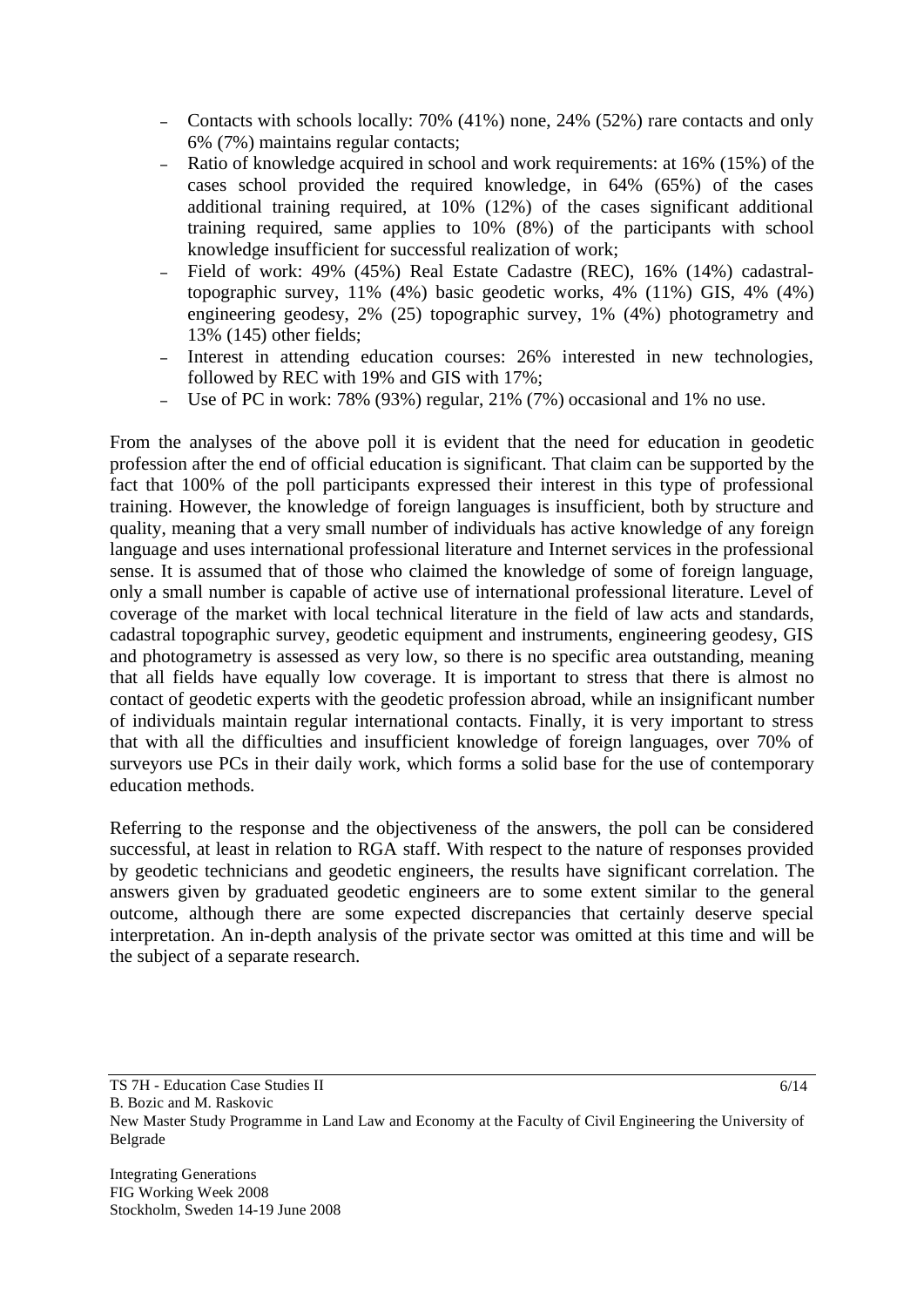### **3. THE STUDY PROGRAMME AT THE FACULTY OF CIVIL ENGENEERING / DEPARTMENT OF GEODESY AND GEOINFORMATICS**

In 2001 University of Belgrade (Faculty of Civil Engineering), after 15 years of isolation, intensified international cooperation and began the reform of education. The Department of Geodesy and Geoinformatics at the Faculty of Civil Engeneering was established in 1935. Until the year 2005, on this Faculty, 10359 students had graduated, 491 masters of science and 245 philosophy doctors had been promoted.The Faculty has 170 teaching and technical staff and more than 2000 students. In turn the Department of Geodesy and Geoinformatics consists of 25 teacher and has about 250 active students within a five year educational programme. Since October 2005, the Faculty adopted new curricula in accordance with the Bologna objectives. The new structure of study programmes  $(3+2+3)$  has initiated changes in the academic structure of the Faculty and especially at the Department of Geodesy and Geoinformatics.

Studies of Geodesy and Geoinformatics on the equally named section of the Faculty of Civil Engineering is not exactly in line with LHE and Bologna process. 80 new students are admitted annually. Studies are divided into two parts: basic academic studies (BSc) and graduate academic studies (MSc). The basic studies last for three years (six semesters) and have the value of 180 ECTS credits, and the graduate academic studies (master studies) last for additional two years (four semesters) with the additional value of 120 ECTS credits.

The general list of courses on basic academic studies is shown in Table 1. After finished studies, the student acquires the degree of university Geodesy and Geoinformatics engineer, so he/she could get employed or continue academic studies. Graduate academic studies are divided into two groups: Geodesy group and Geoinformatics group. They consist of the set of obligatory courses (approximately 80% of total classes), choice courses (approximately 20% of total classes) and graduate (master) thesis, for which the last semester of studies is reserved. Overview of the obligatory and choice courses per groups on graduate academic studies is shown in Table 2. The subjects in the programme under considerations are classified into three core subjects: 1) Surveying and Mapping, 2) Geographical Information Management and 3) Land Management. Several courses are outside above mentioned core subjects and could be classified under two types, namely: 1) Mats and 2) Others.

At the first study level all courses are compulsory and students do not have a chance to choose any course. Only Diploma work is included as an option but not necessary as his/her future occupation. From these tables it is clear that the study programme is purely technical, not interdisciplinary. The emphasis of the skills profile is on surveying, specially at the basic level course.

The second stage programme is purely academic. Surveying and Mapping, GeoInformation Managament (GIM), Land Management and Maths courses are included, but Law and Economy type of subjects are fully refused. The students are required to take seventeen

New Master Study Programme in Land Law and Economy at the Faculty of Civil Engineering the University of Belgrade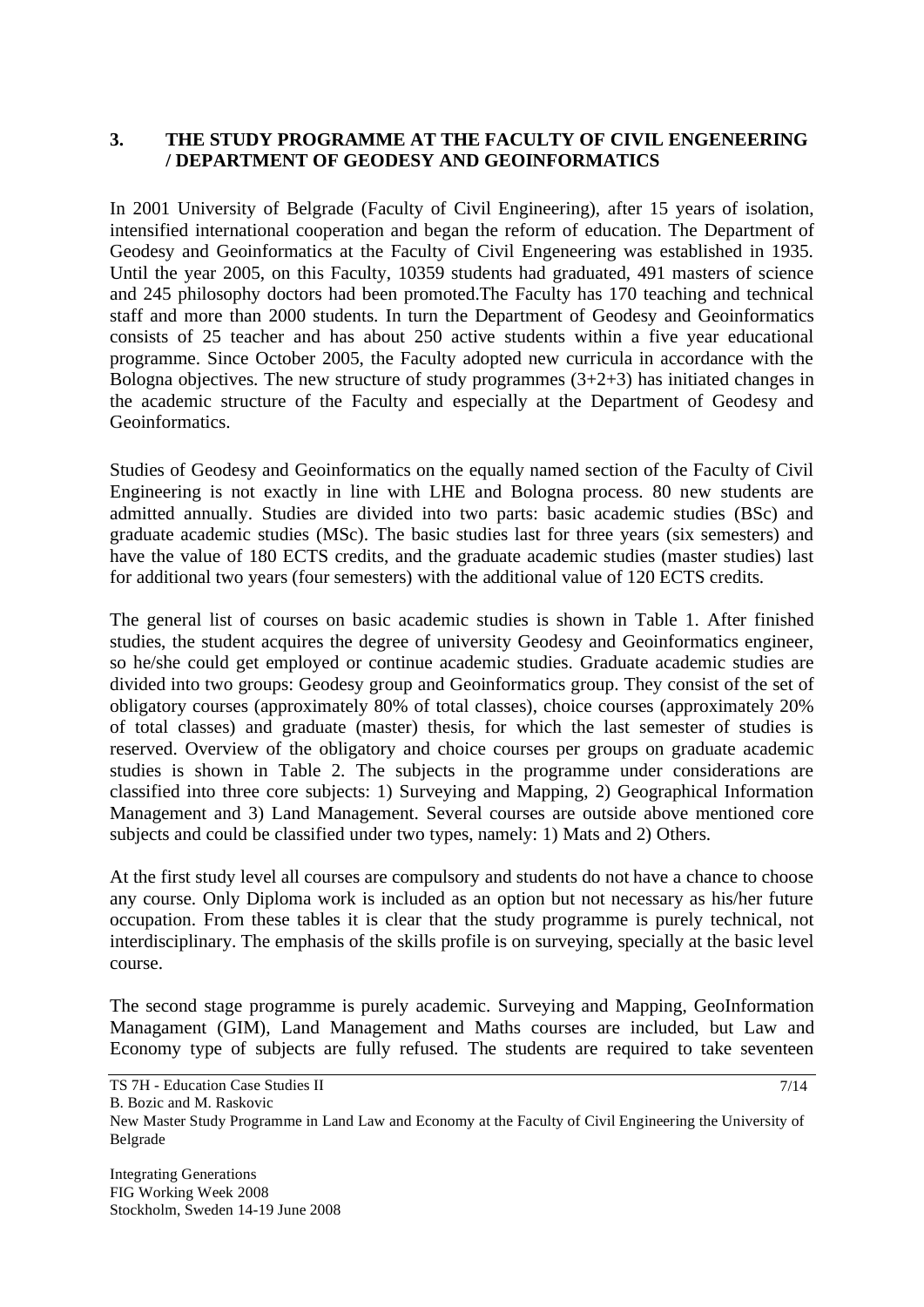compulsory courses and they have to choose another seven by way of specialization subjects. Spatial planning contents are very purely included only at the MSc level. At this point of view master thesis could be good chance to overcome that deficiency.

|                | <b>rapic 1.</b> Diracture of basic curriculum stacy programme common to both groups |                |         |            |  |  |  |  |
|----------------|-------------------------------------------------------------------------------------|----------------|---------|------------|--|--|--|--|
|                | Type of subject                                                                     | Subjects       | credits | (credits)% |  |  |  |  |
| A              | Math., Physics, Mehanics and Descriptive geometry                                   | 9              | 39.5    | 21.9       |  |  |  |  |
| B              | Social sciences                                                                     | 3              |         | 3.9        |  |  |  |  |
| $\mathcal{C}$  | Informatics                                                                         | 3              | 12      | 6.7        |  |  |  |  |
| D              | Plane surveying                                                                     | 6              | 26.5    | 14.7       |  |  |  |  |
| E              | Advanced geodesy                                                                    | 8              | 29      | 16.1       |  |  |  |  |
| $\overline{F}$ | Photogrametry and Remote Sensing                                                    | 4              | 13.5    | 7.5        |  |  |  |  |
| G              | Geoinformatics                                                                      | 3              | 10      | 5.6        |  |  |  |  |
| H              | Cadastre and Spatial Planning                                                       | $\overline{2}$ | 9       | 5          |  |  |  |  |
|                | Cartography                                                                         | $\overline{2}$ | 9       | 5          |  |  |  |  |
|                | Engeneering surveying                                                               | 3              | 12      | 6.7        |  |  |  |  |
| K              | Adjustment calculation                                                              | 2              |         | 3.9        |  |  |  |  |
| L              | Common courses/Basics to geosciences                                                |                | 1.5     | 0.8        |  |  |  |  |
| M              | Diploma work                                                                        |                | 4       | 2.2        |  |  |  |  |
|                | Total:                                                                              | 47             | 180     | 100        |  |  |  |  |

**Table 1:** Structure of basic curriculum study programme – common to both groups

Geographical Information Management - GIM  $(C+G)$ :  $\approx$ 12%

Land Management (H+part of B/Basics of Managament): 6%

Surveying and Mapping  $(D+E+F+I+J+K): \approx 55\%$ 

Maths (A):  $\approx 22\%$ 

Others (part of B/Basics of Economy and Introduction to  $Law+L \approx 3\%$ Diploma work: 2%

| Table 2: Structure of academic curriculum study programme - geoinformatic's group |  |  |  |
|-----------------------------------------------------------------------------------|--|--|--|
|-----------------------------------------------------------------------------------|--|--|--|

|             | Type of subject                                   | Subjects       | Subjects | credits      | (credits)     |
|-------------|---------------------------------------------------|----------------|----------|--------------|---------------|
|             |                                                   | /common        | /choice  |              | $\frac{0}{0}$ |
| A           | Math., Physics,<br>Mehanics<br>Descriptive<br>and | 3              |          | 11.5         | 9.6           |
|             | geometry                                          |                |          |              |               |
| B           | Social sciences                                   |                |          | 3            | 2.5           |
| C           | Informatics                                       | 2              | 1        | $8.5 + 4.0$  | 10.4          |
| D           | Plane surveying                                   |                |          | 4.0          | 3.3           |
| E           | Advanced geodesy                                  | 1              |          | 3            | 2.5           |
| $\mathbf F$ | Photogrametry and Remote Sensing                  | 2              | 2        | $8.5 + 8.0$  | 13.8          |
| G           | Geoinformatics                                    | $\overline{2}$ |          | 7            | 5.8           |
| H           | Cadastre and Spatial Planning                     | 2              | 4        | $7.5 + 12.0$ | 16.3          |
|             | Cartography                                       | $\overline{2}$ |          | 8.5          | 7.1           |
| $\bf K$     | Adjustment calculation                            |                |          | 4.5          | 3.8           |
| M           | Master thesys                                     |                |          | 30           | 25            |
|             | Total:                                            | 18             | 7        | 120          | 100           |

TS 7H - Education Case Studies II

B. Bozic and M. Raskovic

New Master Study Programme in Land Law and Economy at the Faculty of Civil Engineering the University of Belgrade

Integrating Generations FIG Working Week 2008 Stockholm, Sweden 14-19 June 2008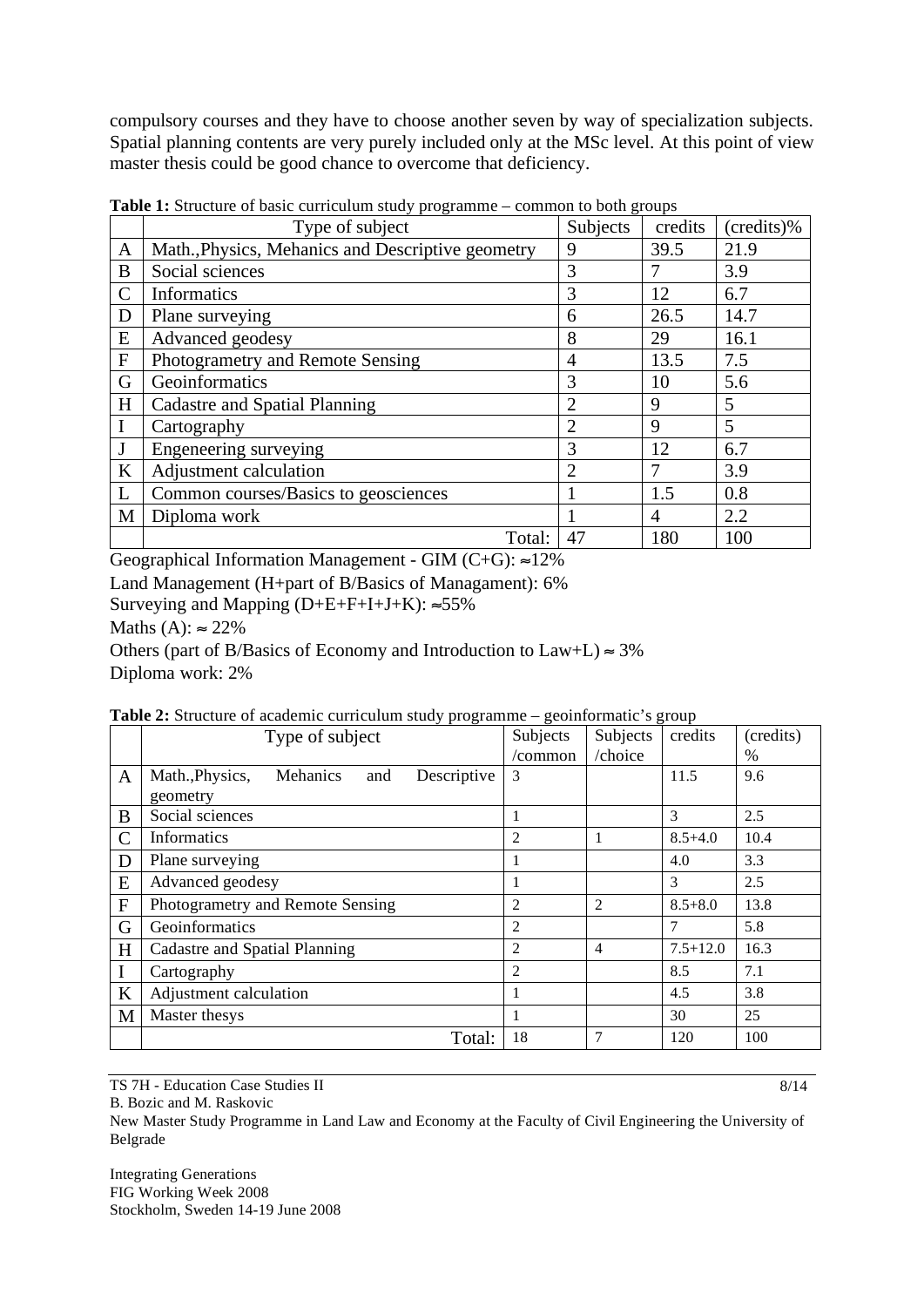Law + Economy: 0% GIM (C+G+part of B/Managament):  $\approx$ 19% Cadastre and Spatial Planning:  $\approx 16 \%$ Surveying  $(D+E+F+I+J): \approx 27\%$ Others  $(A+K+L): \approx 13\%$ Master thesys:  $\approx 25\%$ 

During the writenning of this article, initiated by teachers involved in the MSc Tempus project, working group for refreshing this proposal (Table 1 and Table 2) were made and third profile (Real Estate Management) will be introduced and prepared for accreditation.

#### **4. THE NEW MSc PROGRAM IN LAND LAW AND ECONOMY**

Cosidering the on-going educational reform at University of Belgrade, actual needs of Serbia to establish transparent land administratian system and property market, it is clear that is of great importance for the University to develop a new education programme in addition to the current undergraduate programmes in geodesy and geoinformatics. The programme shall pay attention to legal and economic questions especially related to land consolidation and urban/suburban land development.

This project is a result of a fruitful cooperation of University of Belgrade with Royal Institute of Technology (KTH). The cooperation started in 2003 when KTH responsible for International Master programme in Land Management accepted Serbian students. Those Serbian students after study completion return to the home country and join their home organisations/universities and thereby encouraged the staff to modernize educational process, to update courses, to apply new teaching methodologies and IT techniques. Since then, teaching staff of UB and KTH have contacts through annual visits of KTH teaching staff to Serbia for student selection. Besides, in May 2006, a group of teachers from the Faculty of Civil Engeneering, the Faculty of Law of the University of Belgrade as well as the representatives from the Republic Geodetical Authority, the High civil-geodetic school and the Ministry of finance visited KTH within the activities of "Capacity Building for Serbia Real Estate Cadastre and Registration Projct" runing for RGA. At that time the teachers from UB discussed with KTH colleagues different possibilities for future cooperation between the universities and thus the idea of the project was born. As a follow-up, two representatives of the Faculty of Civil Engineering visited the Division of Real Estate Planning and Land Law of KTH for a week for joint writing of a TEMPUS application in October 2006.

The Faculty of Civil Engeneering has high expectations from this new Master programme in terms of a growing interests among future national and international students (especially Balkan region), in term of increased competence of Faculty teaching staff and therefore, of quality of education in general, and of strenthend cooperation between the UB and participating EU universities through finding mutual interested research topics. Moreover, the Faculty will increase its level of technical support of the whole educational process.

Having based on the specific project objectives, the application writing team has decided to

B. Bozic and M. Raskovic

New Master Study Programme in Land Law and Economy at the Faculty of Civil Engineering the University of Belgrade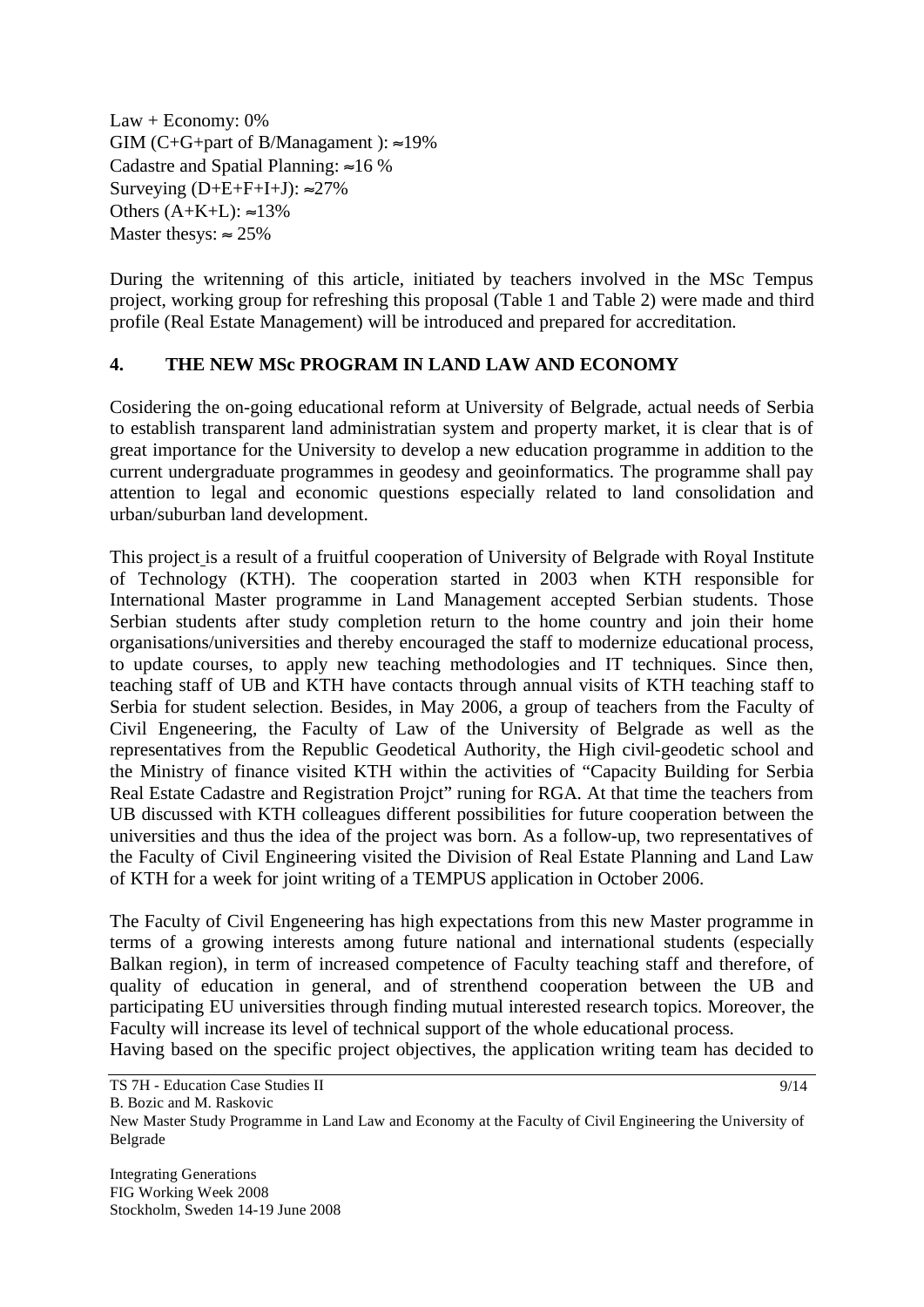involve the following consortium members:

- Royal Institute of Technology (KTH, Stockholm, Sweden)
- Helsinki University of Technology (TKK, Helsinki, Finland)
- The University of Ljubljana (UL, Ljubljana, Slovenia)
- University of Belgrade (UB, Belgrade, Serbia)
- Republic Geodetical Authority (RGA, Belgarde, Serbia)

Development and introduction of new Master programme in Land Law and Economy at University of Belgrade is the overall goal of this project. The main target groups are teaching staff and students of the Faculty of Civil Engineering and particularly those of Department of Geodesy and Geoinformatics. Additionally, teachers and students from closely related Faculties (e.g., Economics, Law) are also considered to be target groups of the project. University decision-making bodies (e.g. the Councils of the Faculties, the Councils of the Universities) are to be directly involved into the project implementation as well.

The project is planned for a two year period, namely September 2007 – September 2009. This implies introduction of a new speciality in Land Law and Economy at UB by September 2009 through creation of new curriculum and new courses, which will be taught during a two year period after three years of undergraduate (Bachelor) study. The intention is to develop a complete set of new courses together with newly prepared modern teaching materials, while new teaching methodologies are also going to be developed and applied. This study programme will end up with thesis work and obtaining Master's degree by students.

During the two-year period of project implementation the specific objectives of the project are as follows:

- to develop new curriculum of Master programme in Land Law and Economy, new courses with teaching materials;
- to establish Centre for Land Management;
- to introduce new IT teaching methodologies;
- to retrain teachers and students; and
- to disseminate the results.

In order to ensure relevance of the project outcomes for current labour market of Serbia, a Reference team was created. It consisted of representatives of the UB administration and representatives of the RGA as well as the Ministry of Education and Sport. This Reference team acts as a consulting body for the project and at the same time will evaluate quality of new curriculum, new courses and the quality of the project outcomes in general.

The actual work on curriculum development started with review of current courses of relevant profiles and evaluation of the academic and technical potentials of UB. The summary of this investigation was presented during a kick off meeting at the UB in October 2007. All the consortium members ensured the common understanding of the project goals, outcomes and

New Master Study Programme in Land Law and Economy at the Faculty of Civil Engineering the University of Belgrade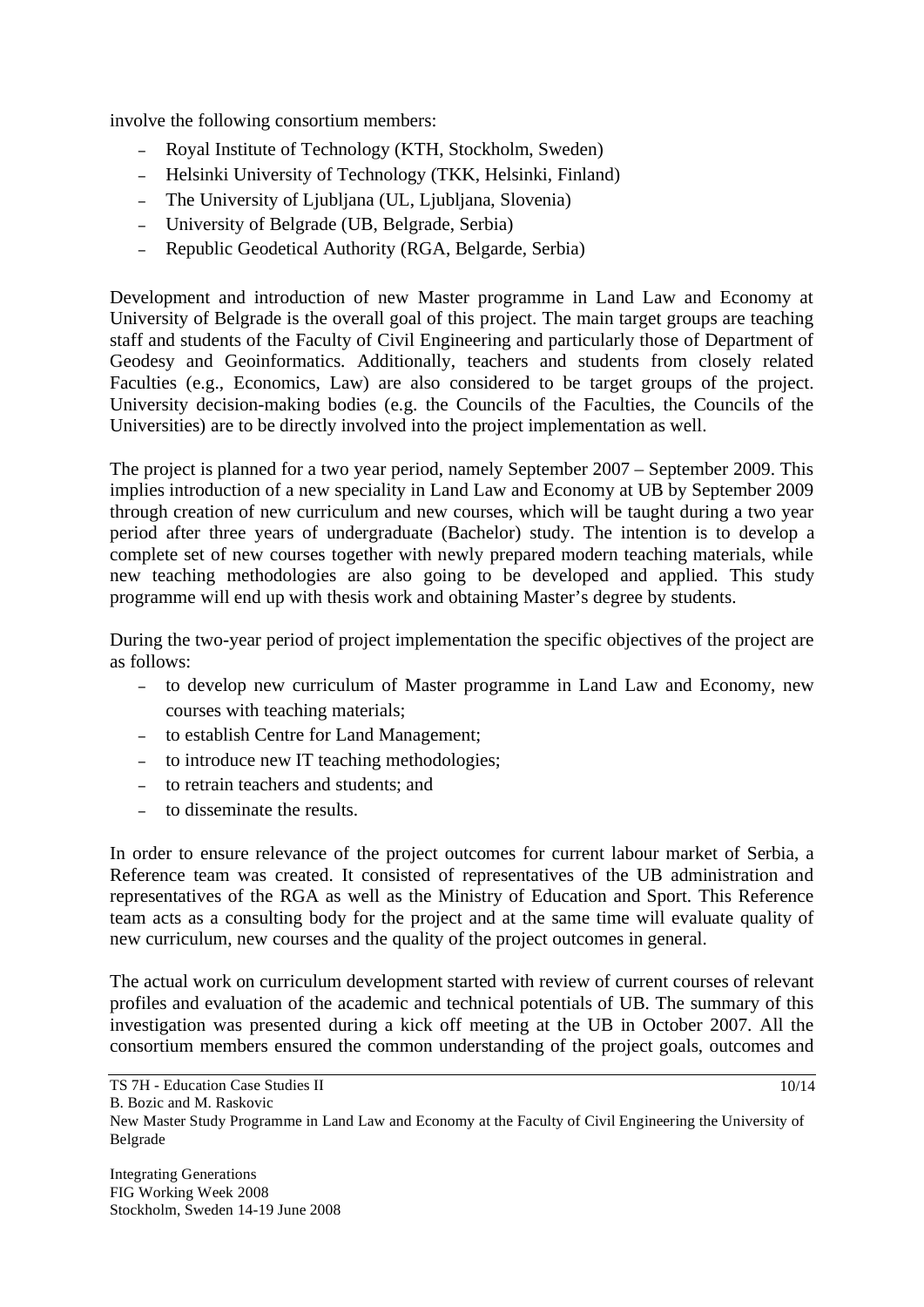activities as well as roles of each partner were assigned in details. The coordination, management and communication procedures were discussed and settled as well. During the kick-off meeting the project management group was established. Moreover, a responsible teacher for each new course was assigned.

The project will develop an interdisciplinary curriculum formed in three subject blocks: economic, legal and technical ones. Therefore, the new Master programme will focus on combination of issues related to land, economic development, socio-political organization, and environmental sustainability. The following twelve courses with preliminary number of ECTS credits are to be developed during the project:

Legal block:

- Real Property Law Environmental and Planning Law

Economic block:

- Property market
- Real Property Investment Analysis
- Real Property Valuation and Taxation

Technical block:

- Natuaral Resources
- Infrastructure
- Geographic Information Systems
- Land development and consolidation, basic course
- Land development and consolidation, continuation course
- Urban Land Management
- Negotiation and communication.

The thesis work will consist of in-depth studies in a subject area within the scope of the program and has 30 credits.

To assist in teaching process, new teaching materials are to be prepared. Lecture notes of new courses as well as textbooks will be developed by the UB teaching staff in co-operation with academic staff from KTH, TKK, and University of Ljubljana through study of existing European textbooks in land management, discussions and analysis of teaching materials used by the EU consortium members.

In parallel with development of new courses and new teaching materials, the Centre for Land Management is to be established at the UB (Faculty of Civil Engeneering). That Centre will consists of a library supplied with modern literature and IT laboratory. The laboratory will be equipped with PCs and, consequently, each student will have his/her own workplace during the seminars. This laboratory will intensively be used for teaching/studying of Master

New Master Study Programme in Land Law and Economy at the Faculty of Civil Engineering the University of Belgrade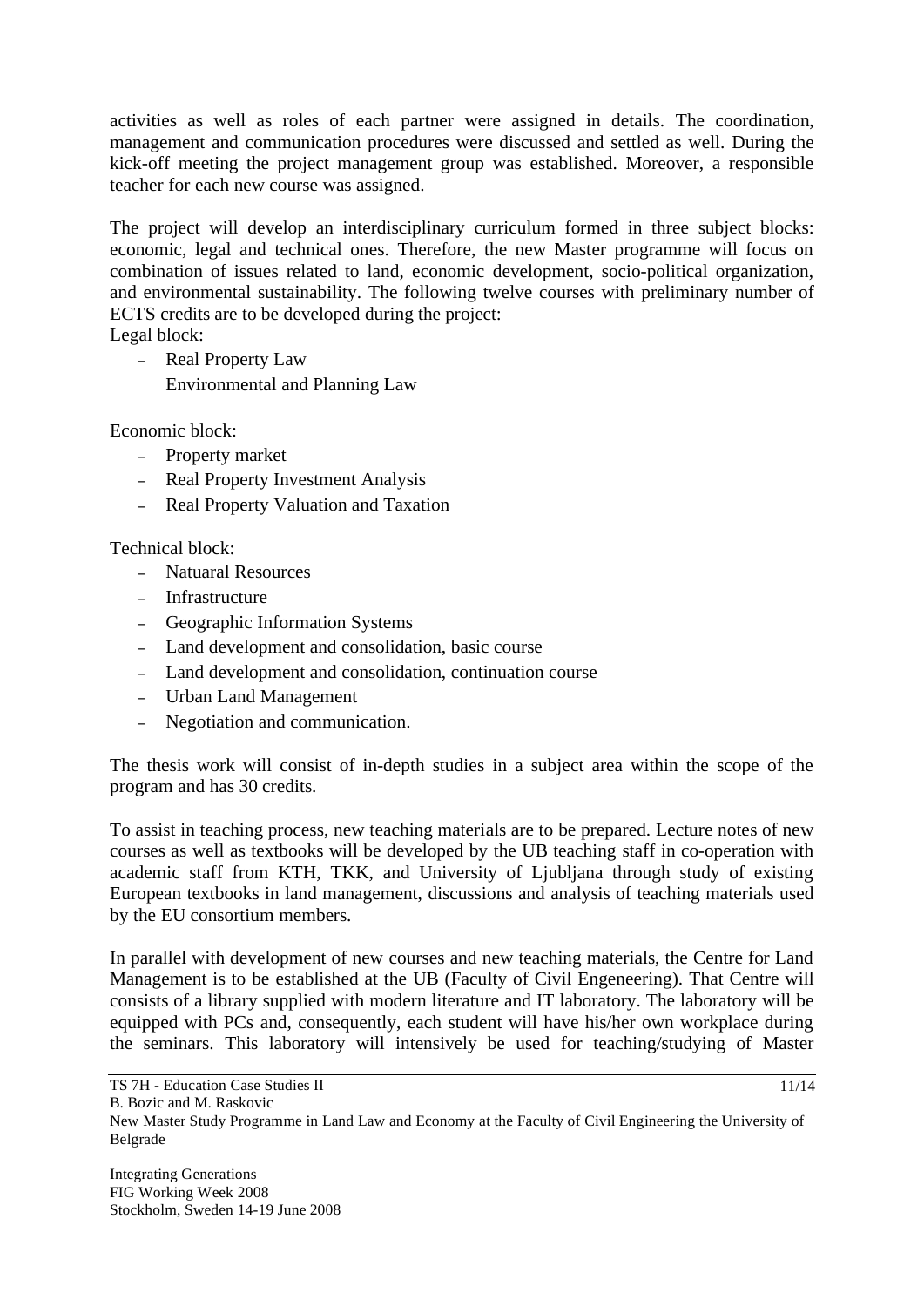students as well as for examination and, therefore, new teaching methodologies will be applied. The total number of graduate students to be educated in these laboratories is estimated as 20-25 annually.

Retraining of the Serbian teachers includes several study visits to the EU consortium universities for experience exchange, learning new teaching methodology and acquiring new ideas. The study visits will last two weeks at each EU consortium member. To improve communicative skills of the teaching staff of the Faculty, the intensive English courses are planned. They will be taught by English teachers of respective universities on-site. Moreover, methodological seminar at KTH is to be organised for the Serbian teachers. It will include presentation of existing IT teaching methodologies applied at KTH and in particular a study visit to KTH Learning Lab. The participating Serbian teachers will be able to test on-line technologies and to discuss them with KTH teaching staff.

Within the project student mobilities in both directions (i.e. CS-EU and EU-CS) are planned. In particular, one postgraduate student or a young teacher with relevant profile from UB takes part in the International Master programme in Land management at KTH. The intention is to prepare the student for teaching the newly developed courses at UB and, thereby, to support education and training of a young teacher by exposing them to other educational environment. The student selection procedure will be undertaken by KTH staff at UB. The selection criteria are as follows: potential students shall be postgraduate students in law, surveying or economics of UB or a young teacher shall be employed by UB. The selection procedure will consist of two parts, namely written translation (i.e. from Serbian to English) of a piece of professional text as well as oral discussion of relevant issues. The decision will be made by the KTH staff in co-operation with UB administration on the basis of level of students' performance. Another student mobility implies that one graduate/postgraduate students from any of EU consortium members goes to Serbia for a month for practical placement in a company or an institution dealing with legal land issues in Belgrade. The main selection requirement is English skills with basic knowledge of Serbian as well as studying in the relevant field at home university. The aim of this mobility is for students to collect factual information for writing a thesis in the future and to reinforce mutual co-operation between the universities involved.

Dissemination activities include the dissemination conference to be held at UB (Faculty of Civil Engeneering) in May 2009 with active help from all consortium members. Teaching staff and students of UB as well as the Reference team and professionals from the Republic Geodetic Authority and other government authorities will be invited. The website is to be developed to disseminate the results and to increase the public awareness about efficient land management. In particular, the websites will become a place where different opinions not only of academia but also of professionals from practice about the exisiting situation in land management of Serbia will meet and be openly discussed. To promote the new Master programme, an advertising campaign is to be undertaken in Serbia in March-June 2009. To make this campaign visible, informational booklets about a new programme and posters about the on-going project will be published and distibuted. The graduate students and teachers

<sup>12/14</sup>

New Master Study Programme in Land Law and Economy at the Faculty of Civil Engineering the University of Belgrade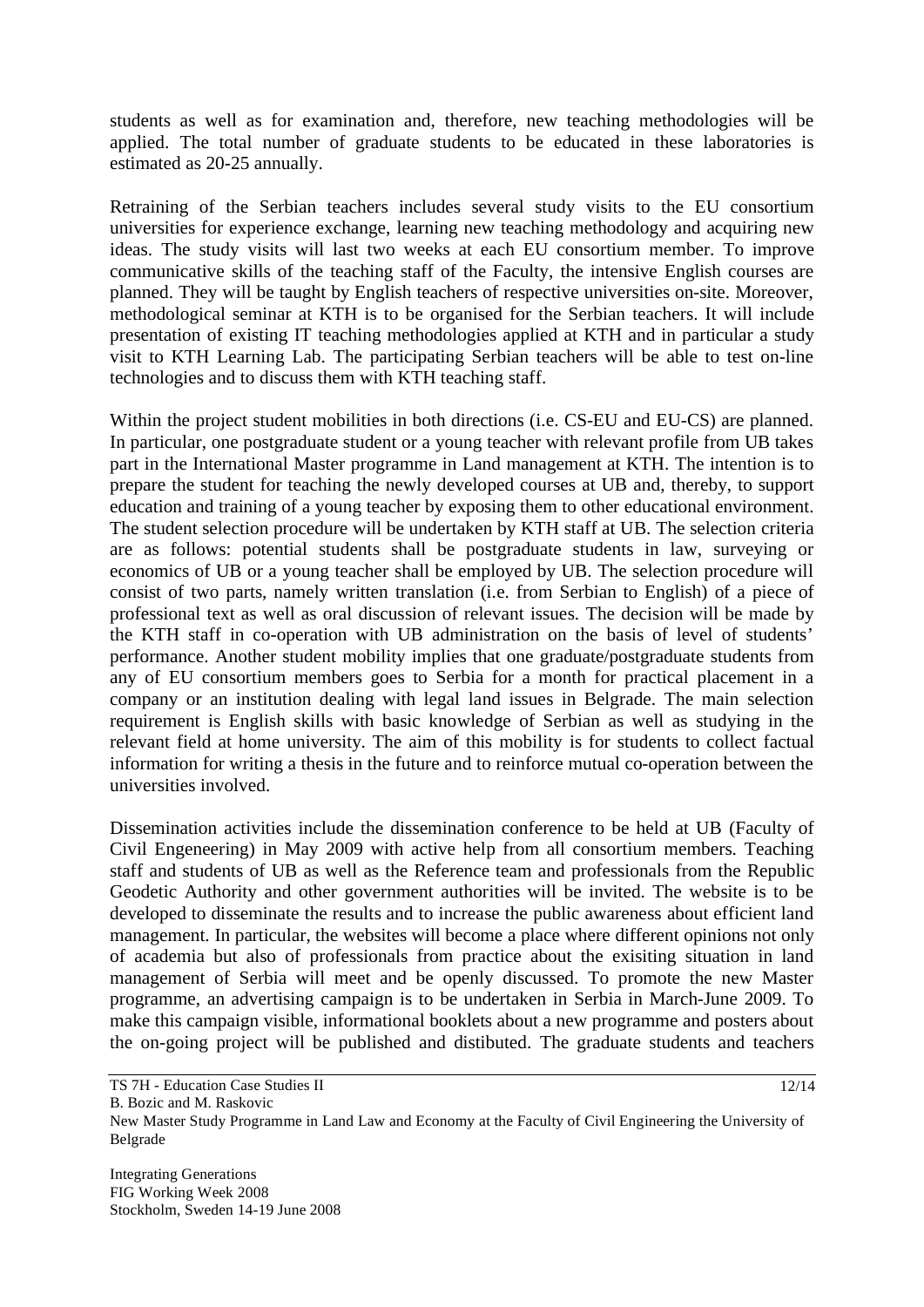involved will advertise a new Master programme at the local and national level in Serbian mass media.

The training courses for enterprisers, local authorities, private sectors, and other target groups are not formulated as an outcome of the project, but during the development of the new Master programme possibility to use them as a base for training courses for different target groups in the future will be discussed.

## **5. CONCLUSION**

The successful development of this Tempus project is of great importance to the Faculty of Civil Engineering, specially to it's Department for geodesy and geoinformatics. Special attention is point out to the international cooperation between Serbian teachers and EU universities. They will improve their mass of professional knowledge and take new experiences in teaching methodology. The Faculty of Civil Engineering is a main beneficiary of this project and it is expected that this project will facilitate teaching staff to be more aggressive in their efforts to improve education process in accordance to European education changes and to be more mobile and cooperative in international cooperation. RGA as a state institution with notable role in land administration sector and potential organization that will employ students from subjected course is one of the important Project participants.

### **REFERENCES**

- 1. Master Programme in Land Law and Economy, Tempus project, 2006.
- 2. Law on Higher Education, 2005.
- 3. Bozic, B., Gospavic, Z., Vasovic, O.:Poll on surveyors' professional education, 2005.

## **BIOGRAPHICAL NOTES**

### **Branko Bozic**

From 1982 to 2006 employed at the Military Geographic Institute in Belgrade. Work activities related to surveying lasted until going to the Faculty. Since 2000 assistant professor at the Department of geodesy at the Faculty of Civil Engineering in the area of surveying. From 2003 to 2005 Head of the Institute for geodesy at the same Faculty. From 2001 to 2005 Head of Belgrade's Geodetic Society. Since 2006 lecturer in several subjects related to the adjustment and calculation. During the same period Head of Belgrade's other technical discipline designers in Serbian Engineering chamber. Author of more than 30 articles and projects and editor of 3 books.

### **Marija Raskovic**

B.Sc. in Geodesy, engineering 2003, (five years studies) the University of Belgrade, Faculty of Civil Engineering, Department of Geodesy. From July 14, 2003 started with work in the Republic Geodetic Authority of Serbia (RGA), Regional Cadastre Office of Pancevo. From September 2004 – July 2005 attended Master's Programme in Land Management on Real

13/14

New Master Study Programme in Land Law and Economy at the Faculty of Civil Engineering the University of Belgrade